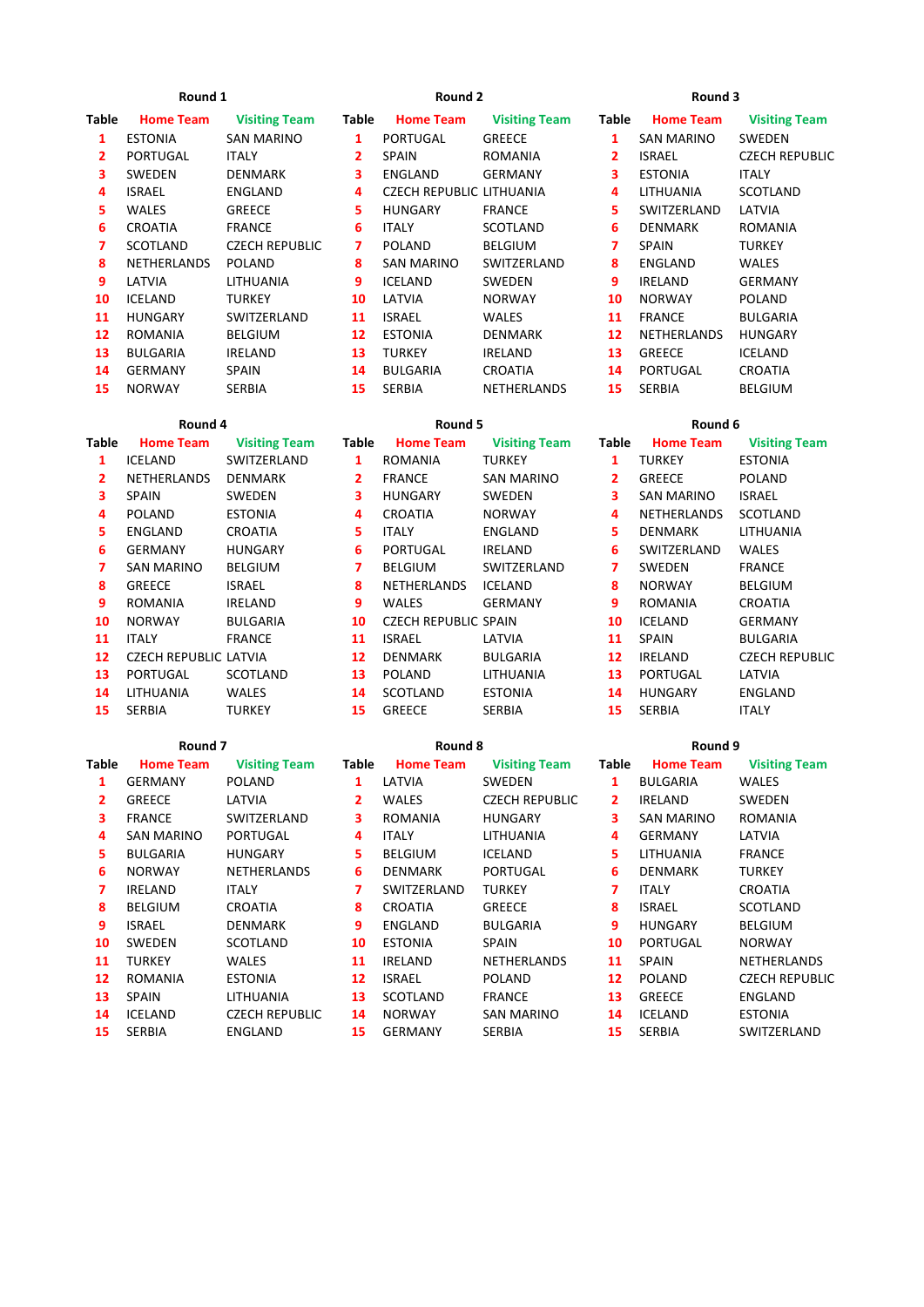| Round 10 | Round 11 | Round 12 |
|----------|----------|----------|
|          |          |          |

| Round 12 |  |  |
|----------|--|--|
|----------|--|--|

| able         | <b>Home Team</b>   | <b>Visiting Team</b>  | <b>Table</b> | <b>Home Team</b> | <b>Visiting Team</b>  | <b>Table</b>   | <b>Home Team</b>               | <b>Visiting Team</b> |
|--------------|--------------------|-----------------------|--------------|------------------|-----------------------|----------------|--------------------------------|----------------------|
| 1            | <b>ITALY</b>       | <b>HUNGARY</b>        | 1            | <b>SCOTLAND</b>  | <b>IRELAND</b>        | 1              | <b>CZECH REPUBLIC BULGARIA</b> |                      |
| $\mathbf{2}$ | <b>NORWAY</b>      | <b>SPAIN</b>          | $\mathbf{2}$ | <b>CROATIA</b>   | <b>POLAND</b>         | $\overline{2}$ | <b>ESTONIA</b>                 | ENGLAND              |
| 3.           | <b>DENMARK</b>     | <b>BELGIUM</b>        | 3.           | SWITZERLAND      | <b>CZECH REPUBLIC</b> | 3              | <b>FRANCE</b>                  | NETHERLANDS          |
| 4            | <b>WALES</b>       | <b>FRANCE</b>         | 4            | <b>DENMARK</b>   | <b>SPAIN</b>          | 4              | LITHUANIA                      | <b>GERMANY</b>       |
| 5.           | <b>IRELAND</b>     | SWITZERLAND           | 5.           | <b>WALES</b>     | <b>HUNGARY</b>        | 5.             | <b>SWEDEN</b>                  | <b>ITALY</b>         |
| 6            | <b>ICELAND</b>     | ENGLAND               | 6.           | ENGLAND          | <b>NORWAY</b>         | 6              | <b>ISRAEL</b>                  | <b>BELGIUM</b>       |
| 7            | <b>BULGARIA</b>    | PORTUGAL              | 7            | <b>GERMANY</b>   | PORTUGAL              | 7              | <b>ICELAND</b>                 | SPAIN                |
| 8            | <b>NETHERLANDS</b> | <b>SWEDEN</b>         | 8            | LITHUANIA        | NETHERLANDS           | 8              | SCOTLAND                       | <b>POLAND</b>        |
| 9            | POLAND             | <b>ROMANIA</b>        | 9            | <b>GREECE</b>    | <b>ITALY</b>          | 9              | LATVIA                         | SAN MARINO           |
| 10           | SCOTLAND           | <b>GREECE</b>         | 10           | <b>TURKEY</b>    | <b>ISRAEL</b>         | 10             | <b>GREECE</b>                  | SWITZERLAND          |
| 11           | <b>TURKEY</b>      | LATVIA                | 11           | <b>BULGARIA</b>  | <b>SWEDEN</b>         | 11             | <b>TURKEY</b>                  | <b>NORWAY</b>        |
| 12           | <b>GERMANY</b>     | SAN MARINO            | 12           | <b>FRANCE</b>    | ROMANIA               | 12             | <b>PORTUGAL</b>                | ROMANIA              |
| 13           | <b>LITHUANIA</b>   | <b>ISRAEL</b>         | 13           | <b>BELGIUM</b>   | <b>ESTONIA</b>        | 13             | <b>CROATIA</b>                 | <b>HUNGARY</b>       |
| 14           | <b>CROATIA</b>     | <b>CZECH REPUBLIC</b> | 14           | <b>ICELAND</b>   | <b>SAN MARINO</b>     | 14             | <b>WALES</b>                   | IRELAND              |
| 15           | <b>ESTONIA</b>     | <b>SERBIA</b>         | 15           | LATVIA           | <b>SERBIA</b>         | 15             | <b>DENMARK</b>                 | <b>SERBIA</b>        |

|       | Round 13                  |                      |       | Round 14         |                       | Round 15 |                                   |                      |  |
|-------|---------------------------|----------------------|-------|------------------|-----------------------|----------|-----------------------------------|----------------------|--|
| Table | <b>Home Team</b>          | <b>Visiting Team</b> | Table | <b>Home Team</b> | <b>Visiting Team</b>  | Table    | <b>Home Team</b>                  | <b>Visiting Team</b> |  |
| 1     | SWITZERLAND               | <b>DENMARK</b>       | 1     | PORTUGAL         | SWITZERLAND           | 1        | <b>NORWAY</b>                     | LITHUANIA            |  |
| 2     | CROATIA                   | <b>ESTONIA</b>       | 2     | <b>ESTONIA</b>   | <b>NETHERLANDS</b>    | 2        | <b>GREECE</b>                     | <b>ROMANIA</b>       |  |
| 3.    | <b>IRELAND</b>            | ENGLAND              | 3     | <b>HUNGARY</b>   | SAN MARINO            | 3        | <b>WALES</b>                      | <b>POLAND</b>        |  |
| 4     | LATVIA                    | <b>ITALY</b>         | 4     | SCOTLAND         | LATVIA                | 4        | <b>CZECH REPUBLIC NETHERLANDS</b> |                      |  |
| 5.    | <b>BULGARIA</b>           | <b>ICELAND</b>       | 5.    | <b>ISRAEL</b>    | <b>NORWAY</b>         | 5        | <b>SWEDEN</b>                     | <b>GERMANY</b>       |  |
| 6     | NETHERLANDS               | <b>BELGIUM</b>       | 6     | <b>BELGIUM</b>   | <b>ITALY</b>          | 6        | <b>ITALY</b>                      | <b>TURKEY</b>        |  |
| 7     | SCOTLAND                  | <b>GERMANY</b>       | 7     | <b>CROATIA</b>   | DENMARK               | 7        | ENGLAND                           | SWITZERLAND          |  |
| 8     | CZECH REPUBLIC SAN MARINO |                      | 8     | LITHUANIA        | <b>GREECE</b>         | 8        | PORTUGAL                          | <b>ESTONIA</b>       |  |
| 9     | <b>POLAND</b>             | <b>TURKEY</b>        | 9     | <b>POLAND</b>    | SPAIN                 | 9        | SCOTLAND                          | <b>HUNGARY</b>       |  |
| 10    | SWEDEN                    | ROMANIA              | 10    | <b>FRANCE</b>    | TURKEY                | 10       | <b>DENMARK</b>                    | SAN MARINO           |  |
| 11    | LITHUANIA                 | <b>HUNGARY</b>       | 11    | SWEDEN           | <b>CZECH REPUBLIC</b> | 11       | LATVIA                            | SPAIN                |  |
| 12    | <b>WALES</b>              | <b>NORWAY</b>        | 12    | <b>WALES</b>     | ICELAND               | 12       | <b>CROATIA</b>                    | IRELAND              |  |
| 13    | <b>ISRAEL</b>             | PORTUGAL             | 13    | <b>ROMANIA</b>   | ENGLAND               | 13       | <b>BELGIUM</b>                    | <b>BULGARIA</b>      |  |
| 14    | <b>GREECE</b>             | <b>SPAIN</b>         | 14    | <b>GERMANY</b>   | <b>BULGARIA</b>       | 14       | <b>FRANCE</b>                     | <b>ISRAEL</b>        |  |
| 15    | <b>FRANCE</b>             | <b>SERBIA</b>        | 15    | <b>IRELAND</b>   | <b>SERBIA</b>         | 15       | <b>ICELAND</b>                    | <b>SERBIA</b>        |  |

Round 16 **Round 17** Round 17 **Round 18** Round 18

| Table | <b>Home Team</b>       | <b>Visiting Team</b> | <b>Table</b> | <b>Home Team</b>       | <b>Visiting Team</b> | <b>Table</b> | <b>Home Team</b>       | <b>Visiting Team</b> |
|-------|------------------------|----------------------|--------------|------------------------|----------------------|--------------|------------------------|----------------------|
| 1     | SAN MARINO             | <b>ITALY</b>         | 1            | <b>TURKEY</b>          | GREECE               | 1            | <b>HUNGARY</b>         | <b>ISRAEL</b>        |
| 2     | <b>GERMANY</b>         | <b>TURKEY</b>        | 2            | ENGLAND                | <b>FRANCE</b>        | 2            | <b>SWEDEN</b>          | CROATIA              |
| 3     | <b>ROMANIA</b>         | SCOTLAND             | 3            | <b>SWEDEN</b>          | <b>ISRAEL</b>        | 3            | <b>DENMARK</b>         | <b>GREECE</b>        |
| 4     | LATVIA                 | <b>ESTONIA</b>       | 4            | <b>BULGARIA</b>        | <b>ESTONIA</b>       | 4            | <b>ITALY</b>           | <b>POLAND</b>        |
| 5.    | <b>ICELAND</b>         | PORTUGAL             | 5.           | <b>IRELAND</b>         | SPAIN                | 5            | <b>NORWAY</b>          | IRELAND              |
| 6     | CZECH REPUBLIC HUNGARY |                      | 6            | CROATIA                | LATVIA               | 6            | CZECH REPUBLIC ROMANIA |                      |
| 7     | POLAND                 | <b>FRANCE</b>        | 7            | POLAND                 | <b>SAN MARINO</b>    | 7            | <b>NETHERLANDS</b>     | GERMANY              |
| 8     | NETHERLANDS            | <b>WALES</b>         | 8            | <b>NETHERLANDS</b>     | <b>PORTUGAL</b>      | 8            | SAN MARINO             | LITHUANIA            |
| 9     | <b>BELGIUM</b>         | <b>GREECE</b>        | 9            | <b>WALES</b>           | <b>DENMARK</b>       | 9            | <b>SPAIN</b>           | <b>ENGLAND</b>       |
| 10    | IRELAND                | LITHUANIA            | 10           | CZECH REPUBLIC BELGIUM |                      | 10           | <b>BULGARIA</b>        | LATVIA               |
| 11    | ENGLAND                | <b>DENMARK</b>       | 11           | GERMANY                | SWITZERLAND          | 11           | <b>TURKEY</b>          | SCOTLAND             |
| 12    | <b>SPAIN</b>           | <b>ISRAEL</b>        | 12           | <b>NORWAY</b>          | <b>ITALY</b>         | 12           | <b>FRANCE</b>          | ICELAND              |
| 13    | <b>SWEDEN</b>          | <b>NORWAY</b>        | 13           | SCOTLAND               | ICELAND              | 13           | <b>BELGIUM</b>         | <b>WALES</b>         |
| 14    | SWITZERLAND            | CROATIA              | 14           | LITHUANIA              | ROMANIA              | 14           | <b>ESTONIA</b>         | SWITZERLAND          |
| 15    | <b>SERBIA</b>          | <b>BULGARIA</b>      | 15           | <b>HUNGARY</b>         | <b>SERBIA</b>        | 15           | <b>SERBIA</b>          | <b>PORTUGAL</b>      |
|       |                        |                      |              |                        |                      |              |                        |                      |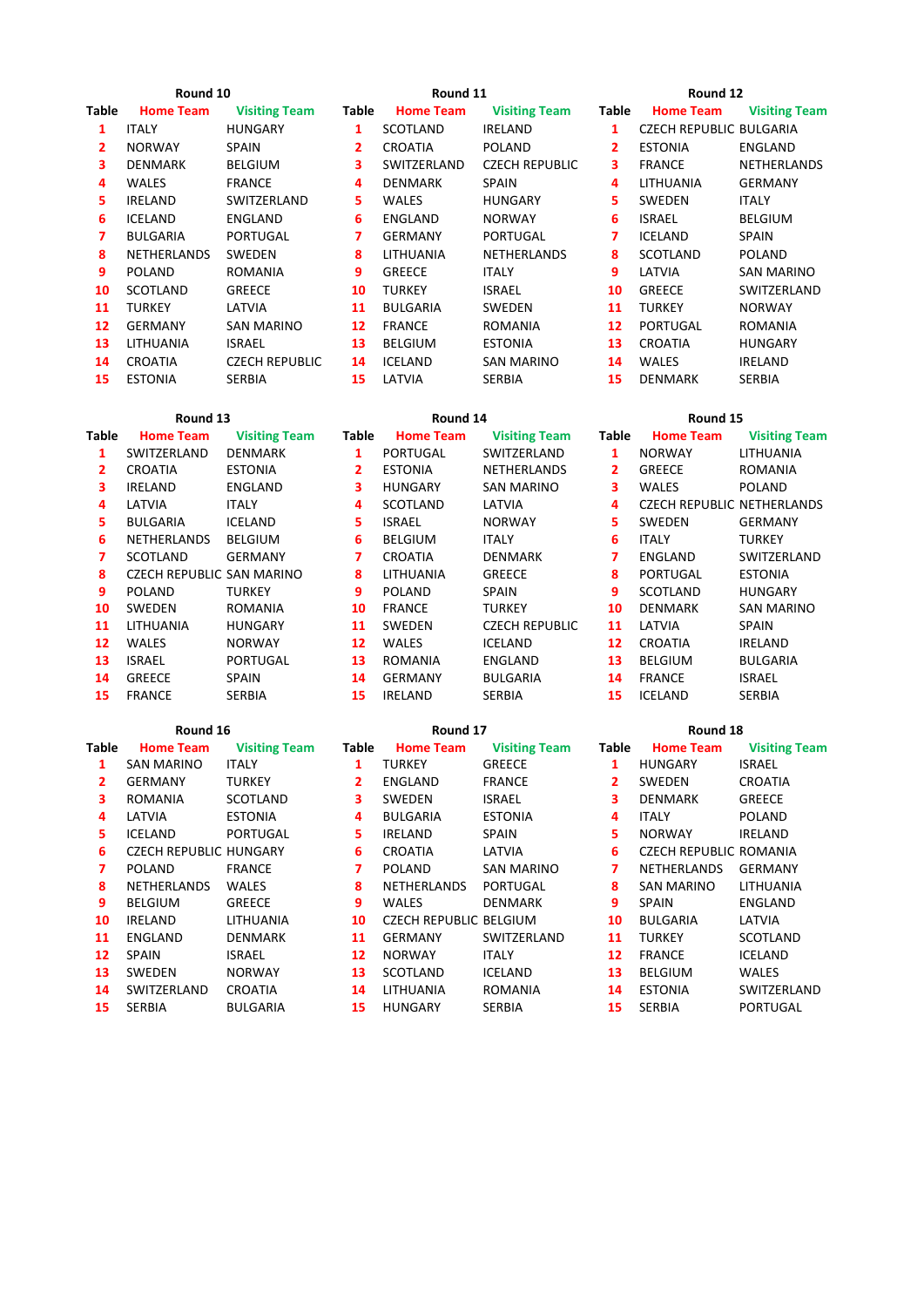| <b>Table</b> | <b>Home Team</b> | <b>Visiting Team</b>  | <b>Table</b> | <b>Home Team</b>              | <b>Visiting Team</b> | <b>Table</b> | <b>Home Team</b>            | <b>Visiting Team</b> |
|--------------|------------------|-----------------------|--------------|-------------------------------|----------------------|--------------|-----------------------------|----------------------|
| 1            | <b>ITALY</b>     | <b>GERMANY</b>        | 1            | <b>ISRAEL</b>                 | <b>IRELAND</b>       | 1            | LATVIA                      | NETHERLANDS          |
| 2            | <b>IRELAND</b>   | <b>SAN MARINO</b>     | 2            | SWITZERLAND                   | <b>NORWAY</b>        | 2            | <b>PORTUGAL</b>             | <b>WALES</b>         |
| 3            | SWITZERLAND      | LITHUANIA             | 3            | <b>ESTONIA</b>                | <b>HUNGARY</b>       | 3            | <b>CZECH REPUBLIC ITALY</b> |                      |
| 4            | ENGLAND          | NETHERLANDS           | 4            | <b>GREECE</b>                 | NETHERLANDS          | 4            | SAN MARINO                  | <b>TURKEY</b>        |
| 5.           | <b>CROATIA</b>   | <b>ICELAND</b>        | 5.           | <b>TURKEY</b>                 | <b>CROATIA</b>       | 5            | <b>SPAIN</b>                | <b>BELGIUM</b>       |
| 6            | <b>HUNGARY</b>   | <b>SPAIN</b>          | 6            | <b>SWEDEN</b>                 | <b>WALES</b>         | 6            | <b>ROMANIA</b>              | <b>ICELAND</b>       |
|              | <b>NORWAY</b>    | <b>ROMANIA</b>        | 7            | <b>GERMANY</b>                | ROMANIA              |              | <b>ESTONIA</b>              | IRELAND              |
| 8            | <b>BELGIUM</b>   | <b>FRANCE</b>         | 8            | <b>BELGIUM</b>                | SCOTLAND             | 8            | <b>GERMANY</b>              | <b>ISRAEL</b>        |
| 9            | <b>WALES</b>     | LATVIA                | 9            | <b>ITALY</b>                  | <b>ICELAND</b>       | 9            | ENGLAND                     | SCOTLAND             |
| 10           | <b>PORTUGAL</b>  | <b>CZECH REPUBLIC</b> | 10           | SAN MARINO                    | ENGLAND              | 10           | LITHUANIA                   | <b>CROATIA</b>       |
| 11           | <b>SCOTLAND</b>  | DENMARK               | 11           | LATVIA                        | <b>FRANCE</b>        | 11           | <b>HUNGARY</b>              | <b>NORWAY</b>        |
| 12           | <b>ESTONIA</b>   | <b>ISRAEL</b>         | 12           | <b>CZECH REPUBLIC DENMARK</b> |                      | 12           | <b>BULGARIA</b>             | <b>GREECE</b>        |
| 13           | <b>GREECE</b>    | <b>SWEDEN</b>         | 13           | POLAND                        | <b>BULGARIA</b>      | 13           | SWITZERLAND                 | <b>POLAND</b>        |
| 14           | <b>TURKEY</b>    | <b>BULGARIA</b>       | 14           | <b>SPAIN</b>                  | <b>PORTUGAL</b>      | 14           | <b>FRANCE</b>               | DENMARK              |
| 15           | <b>POLAND</b>    | <b>SERBIA</b>         | 15           | <b>SERBIA</b>                 | LITHUANIA            | 15           | <b>SERBIA</b>               | <b>SWEDEN</b>        |

| Round 22     |                              |                      | Round 23     |                      |                      | Round 24     |                  |                       |
|--------------|------------------------------|----------------------|--------------|----------------------|----------------------|--------------|------------------|-----------------------|
| <b>Table</b> | <b>Home Team</b>             | <b>Visiting Team</b> | <b>Table</b> | <b>Home Team</b>     | <b>Visiting Team</b> | <b>Table</b> | <b>Home Team</b> | <b>Visiting Team</b>  |
| 1            | ROMANIA                      | <b>WALES</b>         | 1            | <b>FRANCE</b>        | <b>SPAIN</b>         | 1            | <b>DENMARK</b>   | <b>GERMANY</b>        |
| 2            | <b>HUNGARY</b>               | <b>GREECE</b>        | 2            | ENGLAND              | <b>POLAND</b>        | 2            | <b>ISRAEL</b>    | <b>CROATIA</b>        |
| 3.           | <b>DENMARK</b>               | <b>NORWAY</b>        | 3.           | <b>WALES</b>         | <b>ESTONIA</b>       | 3            | <b>BULGARIA</b>  | SCOTLAND              |
| 4            | LITHUANIA                    | <b>ICELAND</b>       | 4            | <b>ROMANIA</b>       | LATVIA               | 4            | ENGLAND          | <b>CZECH REPUBLIC</b> |
| 5.           | <b>SAN MARINO</b>            | <b>BULGARIA</b>      | 5.           | <b>ICELAND</b>       | <b>ISRAEL</b>        | 5.           | <b>NORWAY</b>    | ICELAND               |
| 6            | <b>CZECH REPUBLIC TURKEY</b> |                      | 6            | <b>BULGARIA</b>      | LITHUANIA            | 6            | <b>ITALY</b>     | <b>WALES</b>          |
| 7            | <b>ESTONIA</b>               | SWEDEN               | 7            | <b>ITALY</b>         | DENMARK              | 7            | <b>SPAIN</b>     | SWITZERLAND           |
| 8            | NETHERLANDS                  | <b>CROATIA</b>       | 8            | <b>CROATIA</b>       | <b>GERMANY</b>       | 8            | <b>HUNGARY</b>   | <b>TURKEY</b>         |
| 9            | <b>SPAIN</b>                 | <b>ITALY</b>         | 9            | SCOTLAND             | <b>NORWAY</b>        | 9            | LATVIA           | <b>BELGIUM</b>        |
| 10           | <b>BELGIUM</b>               | <b>GERMANY</b>       | 10           | <b>GREECE</b>        | SAN MARINO           | 10           | SAN MARINO       | <b>NETHERLANDS</b>    |
| 11           | <b>POLAND</b>                | PORTUGAL             | 11           | <b>IRELAND</b>       | <b>BELGIUM</b>       | 11           | <b>POLAND</b>    | SWEDEN                |
| 12           | <b>FRANCE</b>                | <b>IRELAND</b>       | 12           | <b>HUNGARY</b>       | PORTUGAL             | 12           | LITHUANIA        | <b>ESTONIA</b>        |
| 13           | LATVIA                       | ENGLAND              | 13           | <b>TURKEY</b>        | NETHERLANDS          | 13           | IRELAND          | <b>GREECE</b>         |
| 14           | SWITZERLAND                  | SCOTLAND             | 14           | SWITZERLAND          | SWEDEN               | 14           | <b>FRANCE</b>    | PORTUGAL              |
|              | SERRIA                       | ISRAFI               | 15.          | CZECH REPURUC SERRIA |                      | 15.          | <b>SERRIA</b>    | ROMANIA               |

| ∸            | <b>JWILLLINLAIV</b> | <b>JUUTLAIV</b>       |       | <b>JWILLLINLAINL</b>         | <b>JVVLDLIV</b>       |              | 111011                       | r vn i vurl          |
|--------------|---------------------|-----------------------|-------|------------------------------|-----------------------|--------------|------------------------------|----------------------|
| 15           | <b>SERBIA</b>       | <b>ISRAEL</b>         | 15    | <b>CZECH REPUBLIC SERBIA</b> |                       | 15           | <b>SERBIA</b>                | <b>ROMANIA</b>       |
|              | Round 25            |                       |       | Round 26                     |                       |              | Round 27                     |                      |
| able         | <b>Home Team</b>    | <b>Visiting Team</b>  | Table | <b>Home Team</b>             | <b>Visiting Team</b>  | <b>Table</b> | <b>Home Team</b>             | <b>Visiting Tean</b> |
| 1            | <b>DENMARK</b>      | <b>POLAND</b>         | 1     | <b>IRELAND</b>               | <b>HUNGARY</b>        | 1            | <b>ROMANIA</b>               | <b>BULGARIA</b>      |
| $\mathbf{2}$ | SWITZERLAND         | <b>ISRAEL</b>         | 2     | DENMARK                      | LATVIA                | 2            | <b>ESTONIA</b>               | <b>GREECE</b>        |
| 3            | LATVIA              | <b>HUNGARY</b>        | 3.    | NETHERLANDS                  | <b>ISRAEL</b>         | 3            | PORTUGAL                     | ENGLAND              |
| 4            | <b>ESTONIA</b>      | <b>FRANCE</b>         | 4     | <b>GERMANY</b>               | <b>CZECH REPUBLIC</b> | 4            | <b>CZECH REPUBLIC FRANCE</b> |                      |
| 5.           | <b>BELGIUM</b>      | ENGLAND               | 5.    | <b>BULGARIA</b>              | <b>ITALY</b>          | 5            | <b>GERMANY</b>               | <b>NORWAY</b>        |
| 6            | <b>NORWAY</b>       | <b>CZECH REPUBLIC</b> | 6.    | <b>GREECE</b>                | <b>FRANCE</b>         | 6            | <b>NETHERLANDS</b>           | SWITZERLAND          |
| 7            | LITHUANIA           | SWEDEN                | 7     | SCOTLAND                     | WALES                 | 7            | <b>SWEDEN</b>                | <b>TURKEY</b>        |
| 8            | <b>SPAIN</b>        | <b>CROATIA</b>        | 8     | <b>NORWAY</b>                | <b>ESTONIA</b>        | 8            | LATVIA                       | <b>IRELAND</b>       |
| 9            | <b>BULGARIA</b>     | <b>NETHERLANDS</b>    | 9     | LITHUANIA                    | ENGLAND               | 9            | <b>BELGIUM</b>               | LITHUANIA            |
| 10           | SCOTLAND            | <b>SAN MARINO</b>     | 10    | SWITZERLAND                  | <b>ROMANIA</b>        | 10           | <b>ISRAEL</b>                | <b>ITALY</b>         |
| 11           | <b>IRELAND</b>      | <b>ICELAND</b>        | 11    | <b>ICELAND</b>               | <b>POLAND</b>         | 11           | <b>ICELAND</b>               | <b>DENMARK</b>       |
| 12           | <b>TURKEY</b>       | <b>PORTUGAL</b>       | 12    | <b>SAN MARINO</b>            | <b>CROATIA</b>        | 12           | <b>CROATIA</b>               | <b>WALES</b>         |
|              |                     |                       |       |                              |                       |              |                              |                      |

| 12             | <b>CZECH REPUBLIC DENMARK</b> |                      | 12             | <b>BULGARIA</b>  | <b>GREECE</b>         |
|----------------|-------------------------------|----------------------|----------------|------------------|-----------------------|
| 13             | <b>POLAND</b>                 | <b>BULGARIA</b>      | 13             | SWITZERLAND      | <b>POLAND</b>         |
| 14             | <b>SPAIN</b>                  | PORTUGAL             | 14             | <b>FRANCE</b>    | <b>DENMARK</b>        |
| 15             | <b>SERBIA</b>                 | LITHUANIA            | 15             | <b>SERBIA</b>    | <b>SWEDEN</b>         |
|                | Round 23                      |                      |                | Round 24         |                       |
| able           | <b>Home Team</b>              | <b>Visiting Team</b> | Table          | <b>Home Team</b> | <b>Visiting Team</b>  |
| 1              | <b>FRANCE</b>                 | <b>SPAIN</b>         | 1              | <b>DENMARK</b>   | <b>GERMANY</b>        |
| $\overline{2}$ | ENGLAND                       | <b>POLAND</b>        | $\overline{2}$ | <b>ISRAEL</b>    | <b>CROATIA</b>        |
| 3              | <b>WALES</b>                  | <b>ESTONIA</b>       | 3              | <b>BULGARIA</b>  | <b>SCOTLAND</b>       |
| 4              | <b>ROMANIA</b>                | LATVIA               | 4              | ENGLAND          | <b>CZECH REPUBLIC</b> |
| 5              | <b>ICELAND</b>                | <b>ISRAEL</b>        | 5              | <b>NORWAY</b>    | <b>ICELAND</b>        |
| 6              |                               |                      |                |                  |                       |

# 19 RETHERLAND CONTROLLAND SCOTLAND READ REAL SECTION AND REAL SECTION SECTION SECTION SECTION SECTION SECTION S<br>19 SCOTLAND READ REAL SECTION SECTION SECTION SECTION SECTION SECTION SECTION SECTION SECTION SECTION SECTION SCOTLAND NORWAY **9** LATVIA BELGIUM GREECE SAN MARINO **10** SAN MARINO NETHERLANDS 11 IRELAND BELGIUM 11 POLAND SWEDEN 12 HUNGARY PORTUGAL 12 LITHUANIA ESTONIA LATVIA ENGLAND **13** TURKEY NETHERLANDS **13** IRELAND GREECE 14 FRANCE PORTUGAL

**Table Home Team Visiting Team Table Home Team Visiting Team Table Home Team Visiting Team** ROMANIA ITALY **13** TURKEY BELGIUM **13** POLAND HUNGARY GREECE GERMANY **14** SWEDEN PORTUGAL **14** SAN MARINO SPAIN SERBIA WALES **15** SPAIN SERBIA **15** SERBIA SCOTLAND

### **Round 19 Round 20 Round 21**

|  |  | Round 2. |  |
|--|--|----------|--|
|--|--|----------|--|